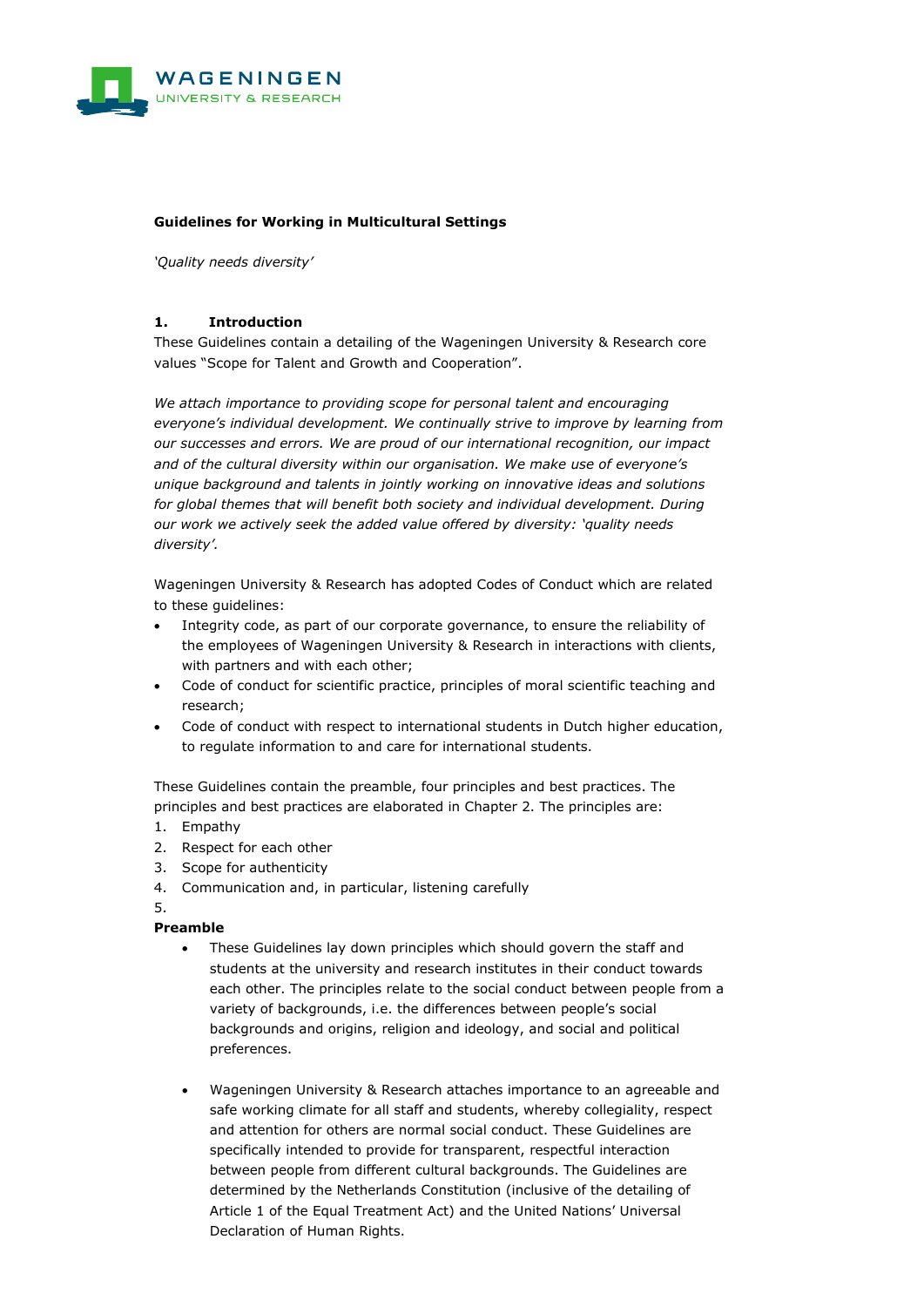- The Guidelines specify *desirable social conduct.* Undesirable social conduct, such as discrimination or (sexual) harassment, can be reported to Wageningen University & Research's confidants.
- These Guidelines complement the statements on respectful conduct included in The Wageningen Code of Conduct for Scientific Practice. '*Wageningen University & Research expects students and their teachers to respect each other's opinions. Differences in opinion will be clarified but will not lead to feuds. There is also a place for minority points of view.*
- Since Wageningen University & Research is a neutral organisation, Wageningen University & Research does not support any (party-) political or religious activities.
- Wageningen University & Research is an international organisation in terms of its products, its education, international cooperation and its international internal organisation. The organisation expects students and staff affiliated with Wageningen University & Research to exhibit an international orientation.
- The principles referred to in the Guideline are further detailed in best practices. These best practices formulate standards for the interaction between people from different backgrounds.
- Wageningen University & Research intends to promote awareness of the need for respectful social conduct between people from different backgrounds and for this reason communication plays a prominent role in these Guidelines. Wageningen University & Research's Executive Board ensures that the Guidelines are discussed within the Wageningen University & Research community and that the Guidelines are included in the information supplied to new students and staff. All staff and students are expected to make the effort required to become cognisant of the content of these Guidelines as soon as possible.
- These Guidelines were approved by the Executive Board on January 30, 2012 and came into force on the same date.

# **2. Principles and best practices**

#### **2.1 Empathy**

#### *Principle*

Empathy is required for effective communication between people, especially with regard to intercultural communication. Empathy refers to the willingness to devote attention to the other person's perspectives.

## *Best Practices*

- 1. Empathy involves listening carefully to each other, striving to understand the other person's feelings, exhibiting interest in the other person, devoting attention to the other person's needs and understanding the other person's point of view.
- 2. We exhibit empathy when we can imagine how the other person feels. Imagine, for example, how it would feel to work or study in another country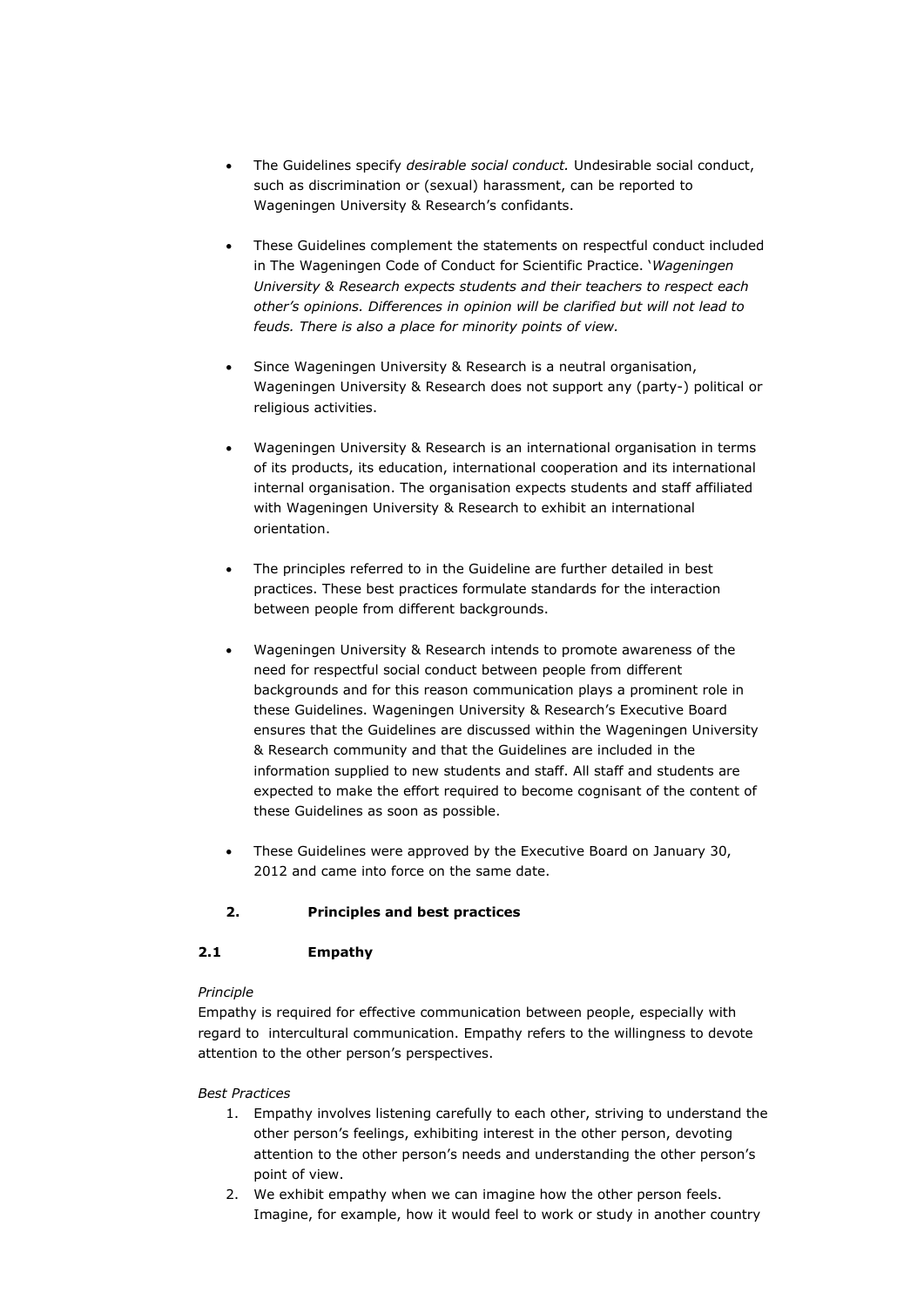for a period of time. Which form of social conduct and interaction would then be required to rapidly 'feel welcome'?

## **2.2 Respect for each other**

#### *Principle*

We are all equal, but not identical. Exhibiting respect and friendliness promotes equal, positive communications. Communicating with respect also implies that people communicate with each other in a shared language, usually English, when organisations accommodate many different nationalities. When the members of a group do not all have a command of the same language then the group communicates in a shared language.

#### *Best practices*

All members of staff and students:

- 1. give others room to form their opinion, share the opinion and ask others further questions in the event of any uncertainty.
- 2. take account of the fact that people are more than just one part of their identity (religion, culture, history of their country of origin, etc.).
- 3. endeavour to accommodate the individual needs of colleagues or fellow students. Promote any interest in a culture or language and accommodate this interest, for example by explaining backgrounds to specific concepts or conduct, or by speaking Dutch more slowly to a colleague or fellow student who wishes to learn to speak Dutch.
- 4. exhibit respect by making clear that they devote attention to the other person.

# **2.3 Scope for authenticity**

#### *Principle*

Everyone must be offered scope to exhibit and retain their authenticity, thereby ensuring Wageningen University & Research offers an agreeable working and learning environment in which everyone can feel accepted and included.

#### *Best practices*

- 1. Wageningen University & Research is an education and research organisation that is open to everyone, irrespective of their social background and origins, religion and beliefs, and social and political preferences: 'Inclusion is the norm'.
- 2. Everyone feels included when they are offered an opportunity to discuss their identity and how they can and wish to contribute to a shared objective. Scope for authenticity is a precondition for togetherness. At Wageningen University & Research (team)work is usually done in multicultural groups: diversity is regarded as providing an important added value to quality ('quality needs diversity').
- 3. Devoting attention to the other person's natural talents promotes everyone's development of their talents into strengths. Everyone's talents are unique and sustainable. Personal strength offers the greatest scope for growth.

# **2.4 Communication and, in particular, listening carefully**